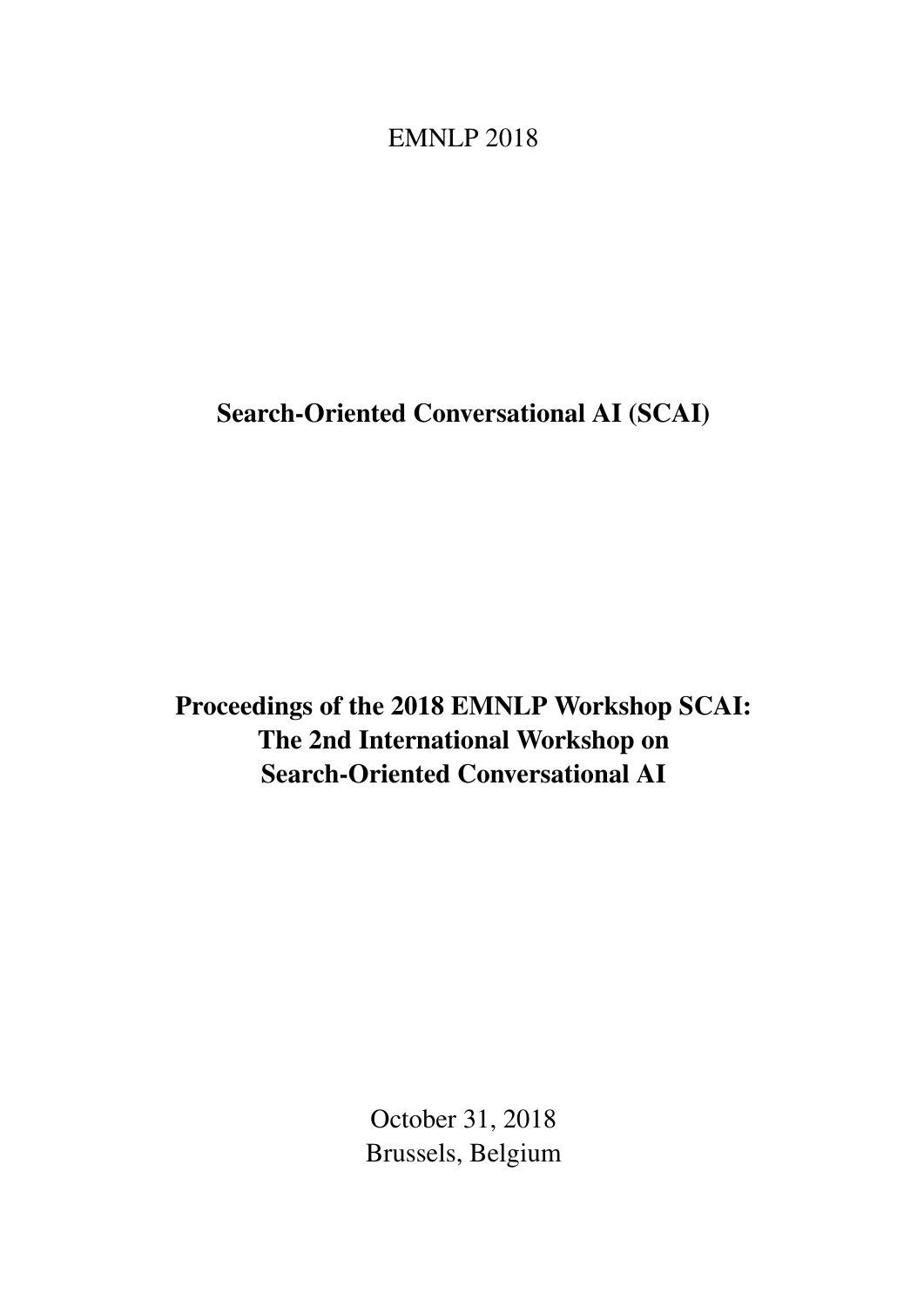

Silver Sponsor Google



c 2018 The Association for Computational Linguistics

Order copies of this and other ACL proceedings from:

Association for Computational Linguistics (ACL) 209 N. Eighth Street Stroudsburg, PA 18360 USA Tel: +1-570-476-8006 Fax: +1-570-476-0860 acl@aclweb.org

ISBN 978-1-948087-75-9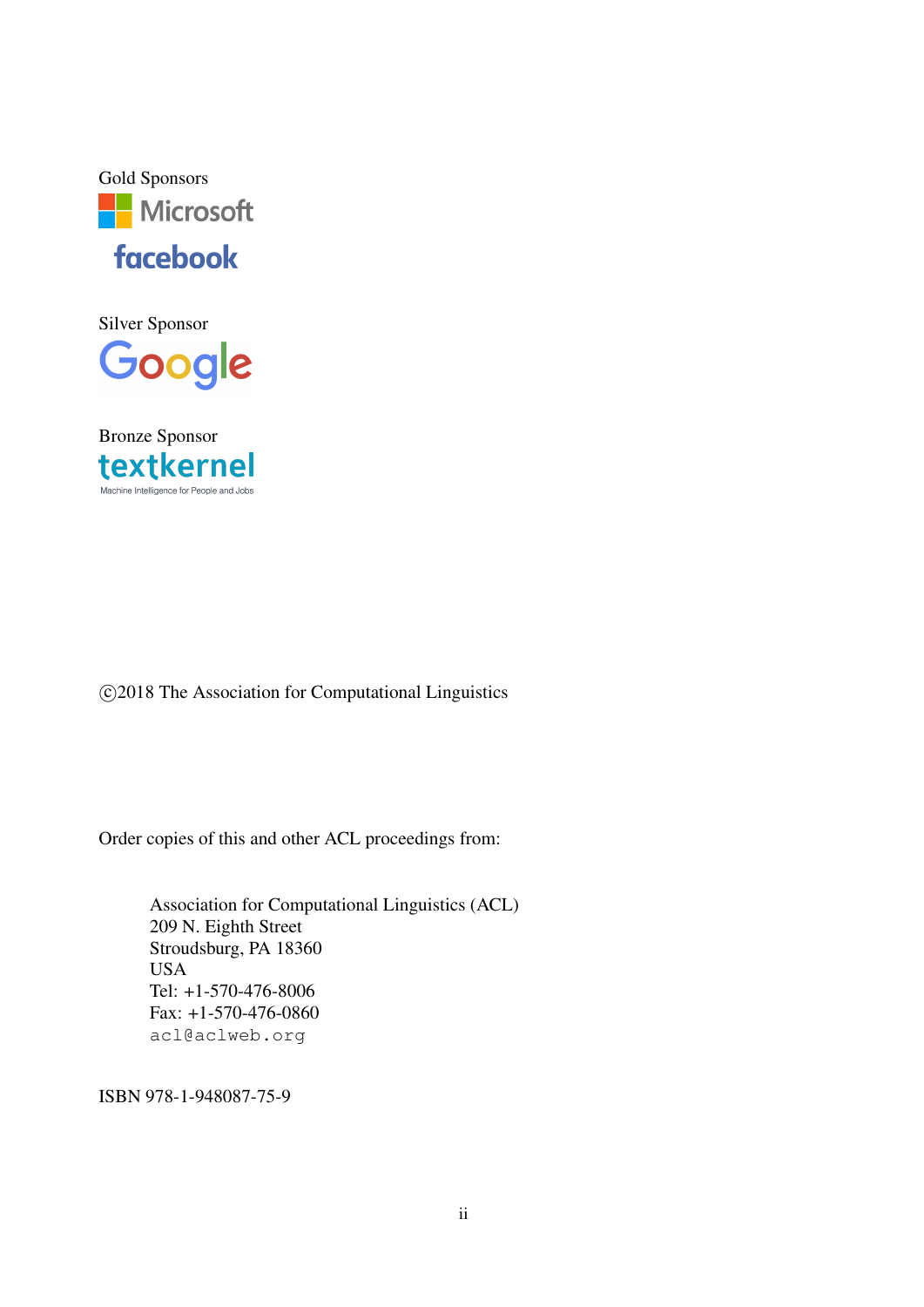### Introduction

Welcome to the the 2nd International Workshop on Search-Oriented Conversational AI. Following the successful first edition co-located with the International Conference on the Theory of Information Retrieval (ICTIR 2017), we decided to run this workshop again, this time at an NLP conference, with the aim to bring together researchers from NLP, Machine Learning, and IR communities to instigate future direction of search-oriented conversational systems.

This year we received 22 valid submissions and decided to accept 6 papers for oral presentation and 7 papers for posters. That yields an acceptance rate of 27% for oral presentations and 59% total acceptance rate. We hope that by accepting more papers we will have more lively discussions. We are thankful to the program committee for their hard work. A separate thanks goes to the additional reviewers helping with the last-minute reviews and the PC chairs finalizing the decisions.

Aleksandr Chuklin, Jeff Dalton, Julia Kiseleva, Alexey Borisov, and Mikhail Burtsev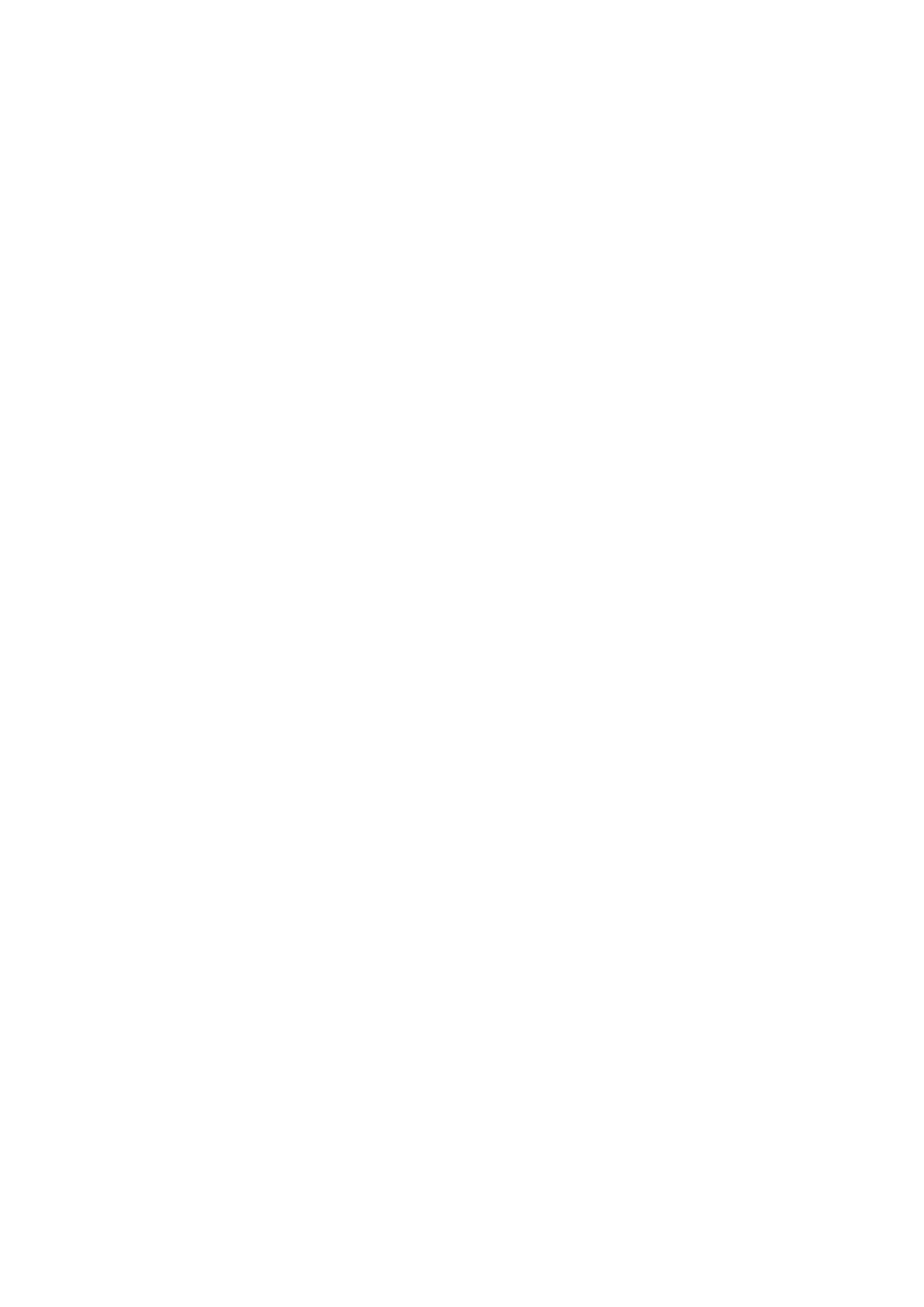### Organizers:

Aleksandr Chuklin, Google Zürich Jeff Dalton, University of Glasgow Julia Kiseleva, University of Amsterdam Alexey Borisov, Yandex & University of Amsterdam Mikhail Burtsev, MIPT

### Steering Committee:

Joelle Pineau, McGill University Michel Galley, Microsoft Research Maarten de Rijke, University of Amsterdam

### Program Committee:

Damiano Spina, RMIT University (Australia) Igor Shalyminov, Heriot-Watt University (UK) Jaap Kamps, University of Amsterdam (The Netherlands) Tom Kenter, Google London (UK) Valentin Malykh, MIPT (Russia) Evgeny Kharitonov, Facebook Paris (France) Scott Roy, Google Mountain View (USA)

### Additional Reviewers:

Guillermo Garrido, Google Zürich (Switzerland) Sascha Rothe, Google Zürich (Switzerland)

### Invited Speakers:

Milica Gašic, University of Cambridge ´ Mari Ostendorf, University of Washington Antoine Bordes, Facebook Research Yun-Nung (Vivian) Chen, National Taiwan University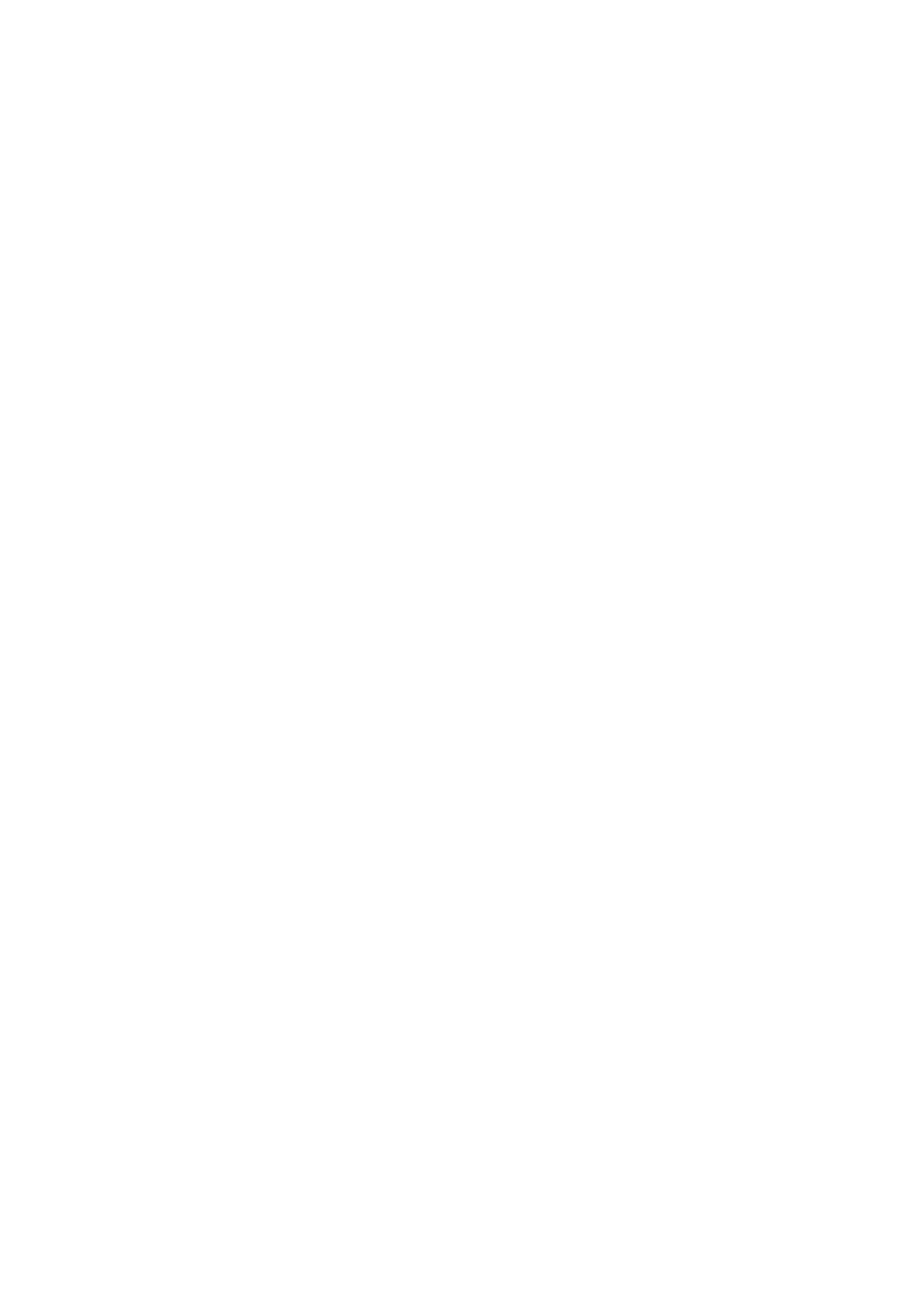## Table of Contents

| Neural Response Ranking for Social Conversation: A Data-Efficient Approach                                                                                                                    |
|-----------------------------------------------------------------------------------------------------------------------------------------------------------------------------------------------|
| Autonomous Sub-domain Modeling for Dialogue Policy with Hierarchical Deep Reinforcement Learning<br>Giovanni Yoko Kristianto, Huiwen Zhang, Bin Tong, Makoto Iwayama and Yoshiyuki Kobayashi9 |
| <b>Building Dialogue Structure from Discourse Tree of a Question</b>                                                                                                                          |
| A Methodology for Evaluating Interaction Strategies of Task-Oriented Conversational Agents                                                                                                    |
| A Reinforcement Learning-driven Translation Model for Search-Oriented Conversational Systems                                                                                                  |
| Research Challenges in Building a Voice-based Artificial Personal Shopper - Position Paper                                                                                                    |
| Curriculum Learning Based on Reward Sparseness for Deep Reinforcement Learning of Task Completion<br>Dialogue Management                                                                      |
| Data Augmentation for Neural Online Chats Response Selection                                                                                                                                  |
| A Knowledge-Grounded Multimodal Search-Based Conversational Agent                                                                                                                             |
| Embedding Individual Table Columns for Resilient SQL Chatbots<br>Bojan Petrovski, Ignacio Aguado, Andreea Hossmann, Michael Baeriswyl and Claudiu Musat. . 67                                 |
| Exploring Named Entity Recognition As an Auxiliary Task for Slot Filling in Conversational Language<br><b>Understanding</b>                                                                   |
| Why are Sequence-to-Sequence Models So Dull? Understanding the Low-Diversity Problem of Chatbots                                                                                              |
| Retrieve and Refine: Improved Sequence Generation Models For Dialogue                                                                                                                         |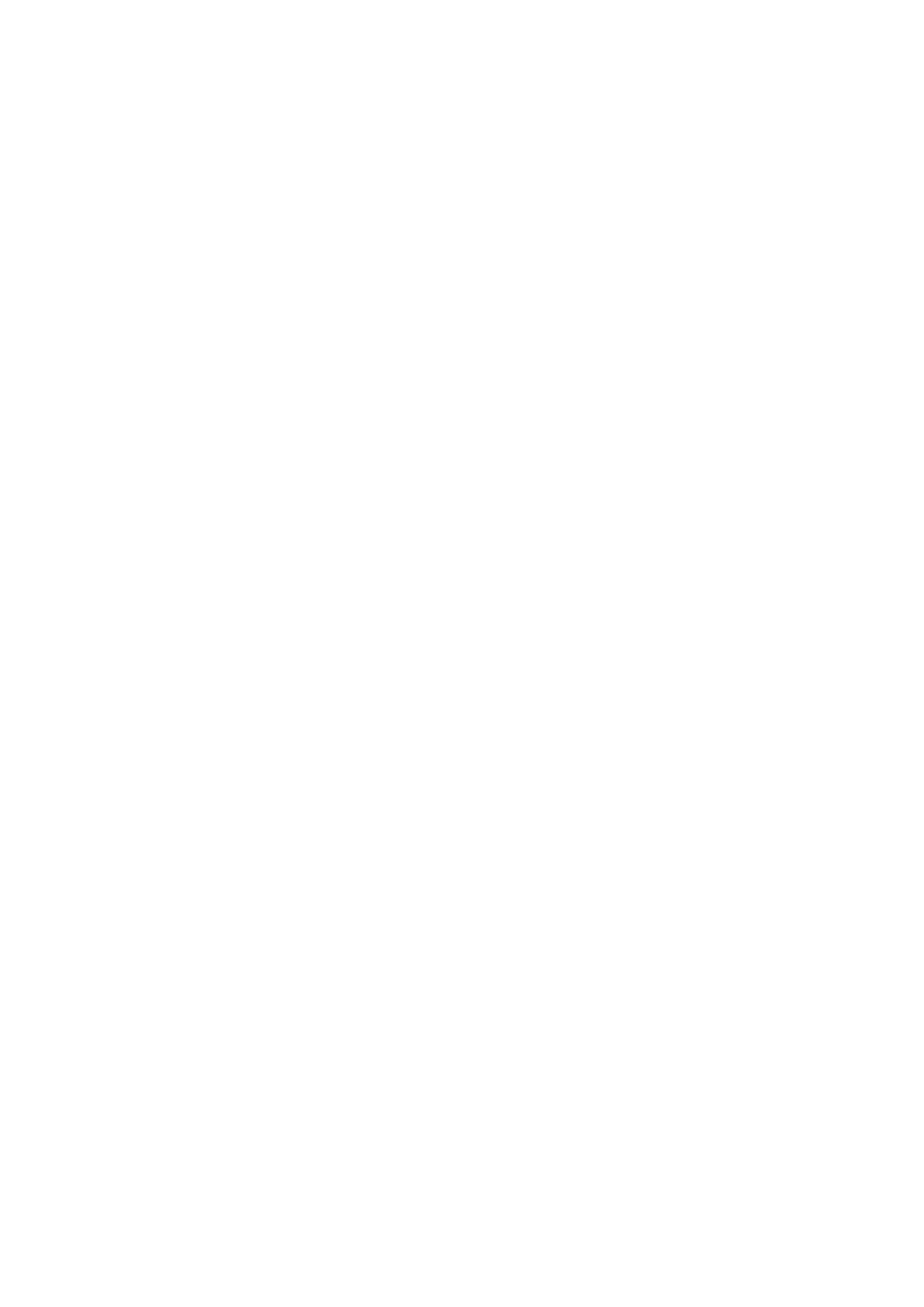### Workshop Program

### Wednesday, October 31, 2018

09:00–09:10 *Introduction*

### Session 1

- 09:10–09:50 *Keynote 1: Antoine Bordes*
- 09:50–10:10 *[Neural Response Ranking for Social Conversation: A Data-Efficient Approach](#page-0-0)* Igor Shalyminov, Ondřej Dušek and Oliver Lemon
- 10:10–10:30 *[Autonomous Sub-domain Modeling for Dialogue Policy with Hierarchical Deep Re](#page-0-0)[inforcement Learning](#page-0-0)* Giovanni Yoko Kristianto, Huiwen Zhang, Bin Tong, Makoto Iwayama and Yoshiyuki Kobayashi
- 10:30–11:00 *Break*

#### Session 2

- 11:00–11:40 *Keynote 2: Milica Gaši´c*
- 11:40–12:00 *[Building Dialogue Structure from Discourse Tree of a Question](#page-0-0)* Boris Galitsky and Dmitry Ilvovsky
- 12:00–12:20 *[A Methodology for Evaluating Interaction Strategies of Task-Oriented Conversa](#page-0-0)[tional Agents](#page-0-0)* Marco Guerini, Sara Falcone and Bernardo Magnini
- 12:20–12:40 *[A Reinforcement Learning-driven Translation Model for Search-Oriented Conver](#page-0-0)[sational Systems](#page-0-0)* Wafa Aissa, Laure Soulier and Ludovic Denoyer
- 12:40–14:00 *Lunch*